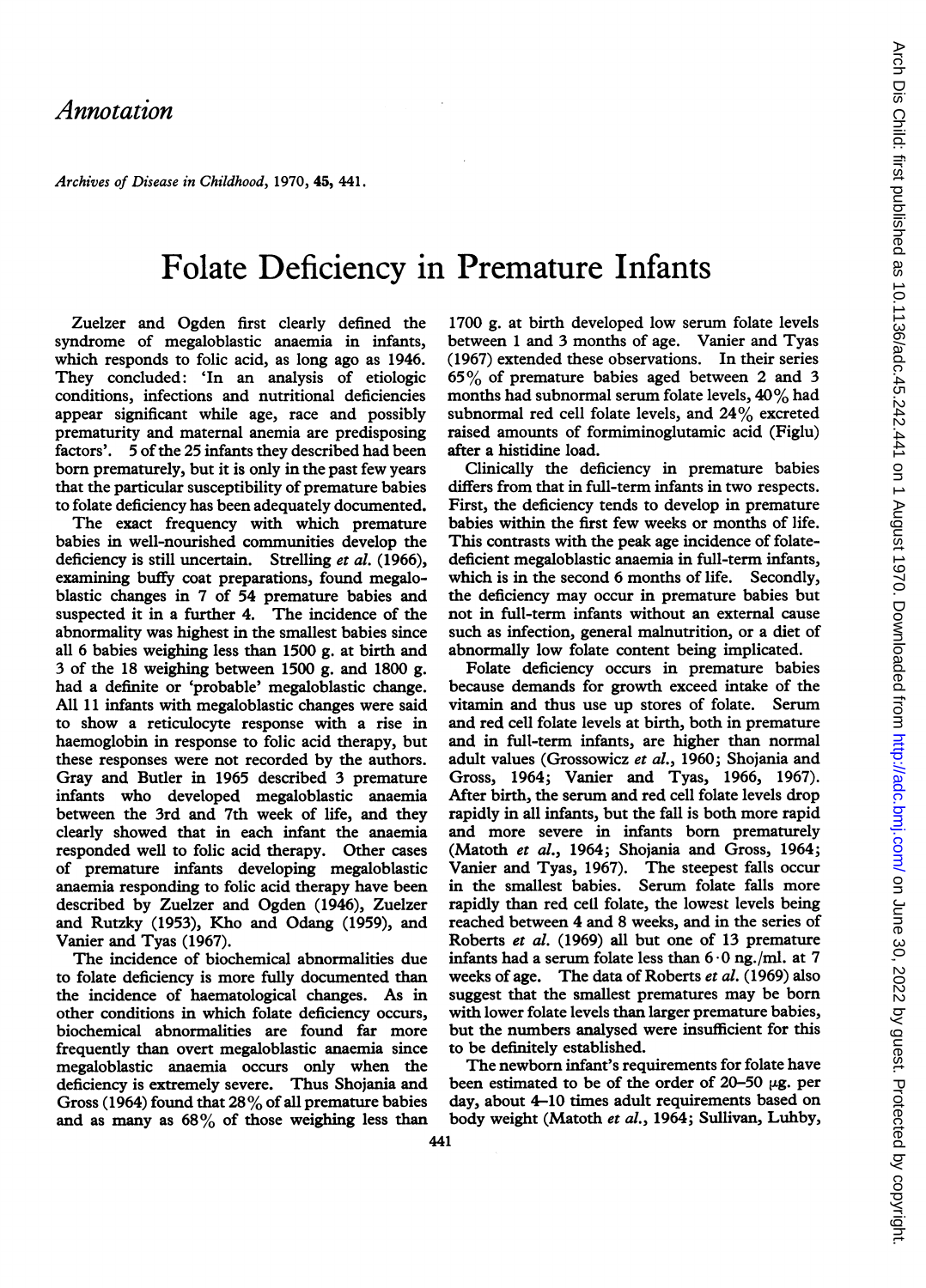and Streiff, 1966). The folate intake of premature babies is likely to be below this figure, the intake depending on the folate content of milk, the volume of milk taken, and its method of preparation. Normally, freshly expressed breast milk contains about 50  $\mu$ g. folate per litre, and most powdered milks, made up as recommended by the manufacturers, contain about this amount (Ford and Scott, 1968). Heating, and particularly prolonged boiling, destroy folate however, and this is likely to occur if the milk is heated twice, since the first heating destroys ascorbic acid which might otherwise protect folate from oxidative destruction in the subsequent heating. Ghitis (1966) found that boiling for as little as 5 seconds reduced the folate content of fresh cow's milk by about 50%. Losses of folate from artificial milk during its preparation are the probable explanation for the more rapid fall in 'whole blood' folate levels observed by Matoth et al. (1964) in infants fed artificial feeds than in breastfed infants. The pooled expressed milk given to premature babies usually contains less than 50  $\mu$ g./ litre. That examined by Roberts et al. (1969) had a folate content as little as  $3 \mu g$ ./litre. This extremely low figure may be partly due to losses in preparation and partly because the milk was obtained from women early in the post-partum period when the folate content of milk is at its lowest (Ramasastri, 1965).

The diagnosis of megaloblastic anaemia is made on the basis of the blood count, the finding of macrocytes and hypersegmented polymorphs in the peripheral blood film, and of megaloblastic changes in bone-marrow (or buffy coat) films. Folate deficiency is established as the cause of anaemia by assay of serum and red cell folate, and by showing that the anaemia responds to folic acid in a physiological dose, e.g. 50  $\mu$ g. daily. Vitamin B12 deficiency, which is extremely rare in the first few months of life, should nevertheless be excluded as the cause of the megaloblastic anaemia by measuring the serum vitamin B12 level. Incidentally, folate assay results should not be expressed in terms of 'whole blood' folate which has been used by a number of workers in this field since the whole blood folate level, i.e. the amount of folate in <sup>1</sup> ml. blood, depends as much on the haematocrit value as on the folate content of individual red cells (red cell folate concentration being 30 times that of plasma).

The anaemia should be suspected in all anaemic premature babies but particularly in those with the smallest birthweight or those who have feeding difficulties or infection. It may also occur in premature babies who have had exchange transfusions since these replace neonatal blood of high

folate content with blood of normal adult folate content (Strelling et al., 1966). Moreover, haemolytic disease itself may use up the infant's folate stores excessively. Causes of megaloblastic anaemia other than prematurity are rare in the neonatal period in well-nourished communities. When it does occur it may be due to folate or vitamin B12 deficiencies or occasionally to neither of these deficiencies. Severe and prolonged infection, particularly gastro-enteritis, may precipitate folate deficiency in full-term as well as in premature infants by increasing demands for folate and reducing its intake (May et al., 1952). Severe folate deficiency is rare in the first year of life in children with coeliac disease or congenital haemolytic anaemia or with epilepsy treated by anticonvulsant drugs. In poorly nourished communities, however, severe folate deficiency is common in infants of all ages, and is particularly frequent in infants with kwashiorkor or scurvy. Folate deficiency may also occur in infants fed solely on goat's milk which has an exceptionally low folate content (Becroft and Holland, 1966), and in infants with specific malabsorption of folic acid (Lanzkowsky, Erlandson, and Bezan, 1969).

Vitamin B12 deficiency megaloblastic anaemia is rare in infancy and usually presents after the first 6 months of life. It may be due to congenital pernicious anaemia (congenital deficiency of intrinsic factor) (see review by McIntyre et al., 1965), to congenital specific malabsorption of B12 with proteinuria (so called 'Imerslund's syndrome') (see review Mohamed, MacKay, and Galloway, 1966), or to severe maternal B12 deficiency (Lampkin, Shore, and Chadwick, 1966). Megaloblastic anaemia which is not due to deficiency of vitamin B12 or folate may also occur in infants. For instance it may be due to the rare disorder of pyrimidine synthesis, orotic aciduria in which there is failure of conversion of orotic acid to uridylic acid (Rogers et al., 1968). Though rare, this condition is important to recognize, since it may be successfully treated with uridine. Arakawa and his colleagues in Japan have described infants with three different inborn errors of folate metabolism. In one, megaloblastic anaemia occurred, but there were other congenital abnormalities and early death (Arakawa et al., 1967). Whether megaloblastic anaemia responding specifically to vitamin E can occur in malnourished infants as claimed by Majaj (1966) remains uncertain.

Whether prophylactic folic acid should be given routinely to all premature babies is undecided. In the vast majority of premature infants the deficiency is not sufficiently severe to cause anaemia, and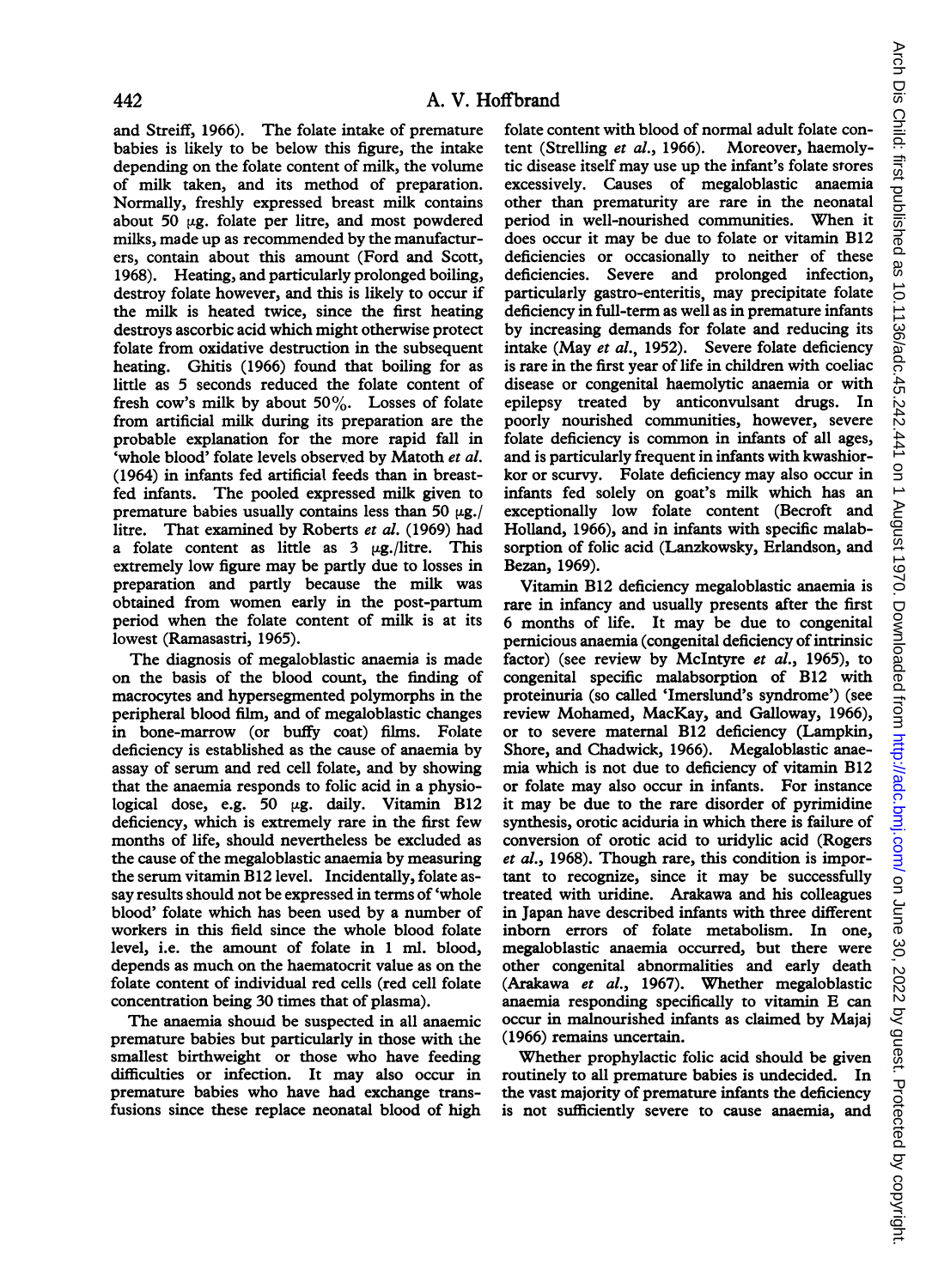biochemical tests for folate deficiency become normal spontaneously (though rather slowly) when the infant takes a mixed diet. For instance, Shojania and Gross (1964) found a rise in the serum folate level in their infants after two months when they began to take solid feeds while Vanier and Tyas (1967) found serum and red cell folate levels rose spontaneously in their infants between 6 and 8 months when they began mixed feeds. Two groups of workers have studied the effects of prophylactic folic acid therapy. Windmiller, Whitaker, and Sartain (1963) reported that the routine addition of folic acid to the diet of premature infants failed to influence haemoglobin levels. W. L. Burland, J. Lord, and K. Simpson (personal communication) divided neonates weighing less than 1800 g. into two groups, and gave one group  $100 \mu$ g. folic acid intramuscularly on alternate days for the first 4 weeks of life, the other group acting as control. They also found that haemoglobin levels were similar at all ages in the two groups. The untreated prematures, however, had a significantly lower mean serum folate level and an excess of hypersegmented polymorphs at 3 months. At 9 months, these differences were no longer apparent. There is little evidence from these studies that folic acid therapy should be given to all premature babies. Nevertheless, the incidence and severity of folate deficiency in certain babies seem sufficiently high for them to be treated with folic acid prophylactically. It can be recommended for all babies weighing less than 1500 g. at birth, and for larger premature babies, and possibly all neonates, who suffer prolonged infections or other debilitating diseases impairing milk intake in the first few weeks of life, or for those who have exchange transfusions. It can also be recommended for infants who are given diets known to lack folate (such as goat's milk or the artificial diet that was given to babies with phenylketonuria (Royston and Parry, 1962)).

The best route and optimum amount of folic acid to be given have not been determined. A number of alternative procedures are available-addition of folic acid directly to milk, administration of folic acid to lactating mothers to raise the folate content of milk, or repeated oral or intramuscular administration of folic acid to the baby. The ability of newborn premature infants to absorb folic acid is unknown, and studies of this would help to decide which route and the amount of folic acid to be given.

Some workers have found that neonatal red cell folate levels are proportional to maternal red cell folate levels (Roberts et al., 1969). It may be that the widespread use of prophylactic folic acid therapy in pregnancy may reduce the incidence of folate

deficiency in their premature offspring. In severely malnourished communities routine folic acid therapy in pregnancy may even reduce the incidence of prematurity itself (Baumslag, Edelstein, and Metz, 1970).

Whichever method of administration of prophylactic folic acid is ultimately chosen, it is important that this therapy should not be continued beyond the first few months of life, since this might mask anaemia and lead to nervous damage in the albeit rare premature infant who develops vitamin B12 deficiency.

## A. V. HOFFBRAND

Department of Haematology, Royal Postgraduate Medical School, London W.12.

## **REFERENCES**

- Arakawa, T., Narisawa, K., Tanno, K., Ohara, K., Higashi, O.,<br>Yoshiyuki, H., Honda, Y., Tamura, T., Wada, Y., Mizuno, T.,<br>Hayashi, T., Hirooka, Y., Ohno, T., and Ikeda, M. (1967).<br>Megaloblastic anemia and mental retardatio hyperfolic-acidemia; probably due to N<sup>5</sup>-methyl tetrahydrofolate transferase deficiency. Tohoku Journal of Experimental Medicine, 93, 1.
- Baumslag, N., Edelstein, T., and Metz, J. (1970). Reduction of incidence of prematurity by folic acid and supplementation in pregnancy. British Medical Journal, 1, 16.
- Becroft, D. M. O., and Holland, J. T. (1966). Goat's milk and megaloblastic anaemia of infancy. New Zealand Medical Journal 65, 303.
- Ford, J. E., and Scott, K. J. (1968). The folic acid activity of some milk foods for babies. Journal of Dairy Research, 35, 85.
- Ghitis, J. (1966). The labile folate of milk. American Journal of Clinical Nutrition, 18, 452.
- Gray, 0. P., and Butler, E. Blanche (1965). Megaloblastic anaemia in premature infants. Archives of Disease in Childhood, 40, 53.
- Grossowicz, N., Aronovitch, J., Rachmilewitz, M., Izak, G., Sadovsky, A., and Bercovici, B. (1960). Folic and folinic acid in maternal and foetal blood. British Journal of Haematology 6, 296.
- Kho, L. K., and Odang, 0. (1959). Megaloblastic anemia of infancy and childhood in Djakarta. American Journal of Diseases of Children, 97, 209.
- Lampkin, B. C., Shore, N. A., and Chadwick, D. (1966). Megalo-<br>blastic anemia of infancy secondary to maternal pernicious<br>anemia. New England Journal of Medicine, 274, 1168.
- Lanzkowsky, P., Erlandson, M. E., and Bezan, A. I. (1969). Isolated defect of folic acid absorption associated with mental retardation and cerebral calcification. Blood, 34, 452.
- McIntyre, O. R., Sullivan, L. W., Jeffries, G. H., and Silver, R. H. (1965). Pernicious anemia in childhood. New England (1965). Pernicious anemia Journal of Medicine, 272, 981.
- Majaj, A. S. (1966). Vitamin E-responsive macrocytic anemia in protein-calorie malnutrition. American Journal of Clinical Nutrition, 18, 362.
- Matoth, V., Pinkas, A., Zamir, R., Mooallem, F., and Grossowicz, N. (1964). Studies on folic acid in infancy. I. Blood levels of folic and folinic acid in healthy infants. Pediatrics, 33, 507.
- May, C. D., Stewart, C. T., Hamilton, A., and Salmon, R. J. (1952). Infection as cause of folic acid deficiency and megaloblastic
- anemia. American Journal of Diseases of Children, 84, 718.<br>Mohamed, S. D., McKay, E., and Galloway, W. H. (1966). Juvenile familial megaloblastic anaemia due to selective malabsorption of
- vitamin B12. Quarterly Journal of Medicine, 35, 433.<br>Ramasastri, B. V. (1965). Folate activity in human milk. British<br>Journal of Nutrition, 19, 581.
- Roberts, P. M., Arrowsmith, D. E., Rau, S. M., and Monk-Jones, M. E. (1969). Folate state of premature infants. Archives of Disease in Childhood, 44, 637.
- Rogers, L. E., Warford, L. R., Patterson, R. B., and Porter, F. S. (1968). Hereditary orotic aciduria. I. A new case with family studies. Pediatrics, 42, 415.